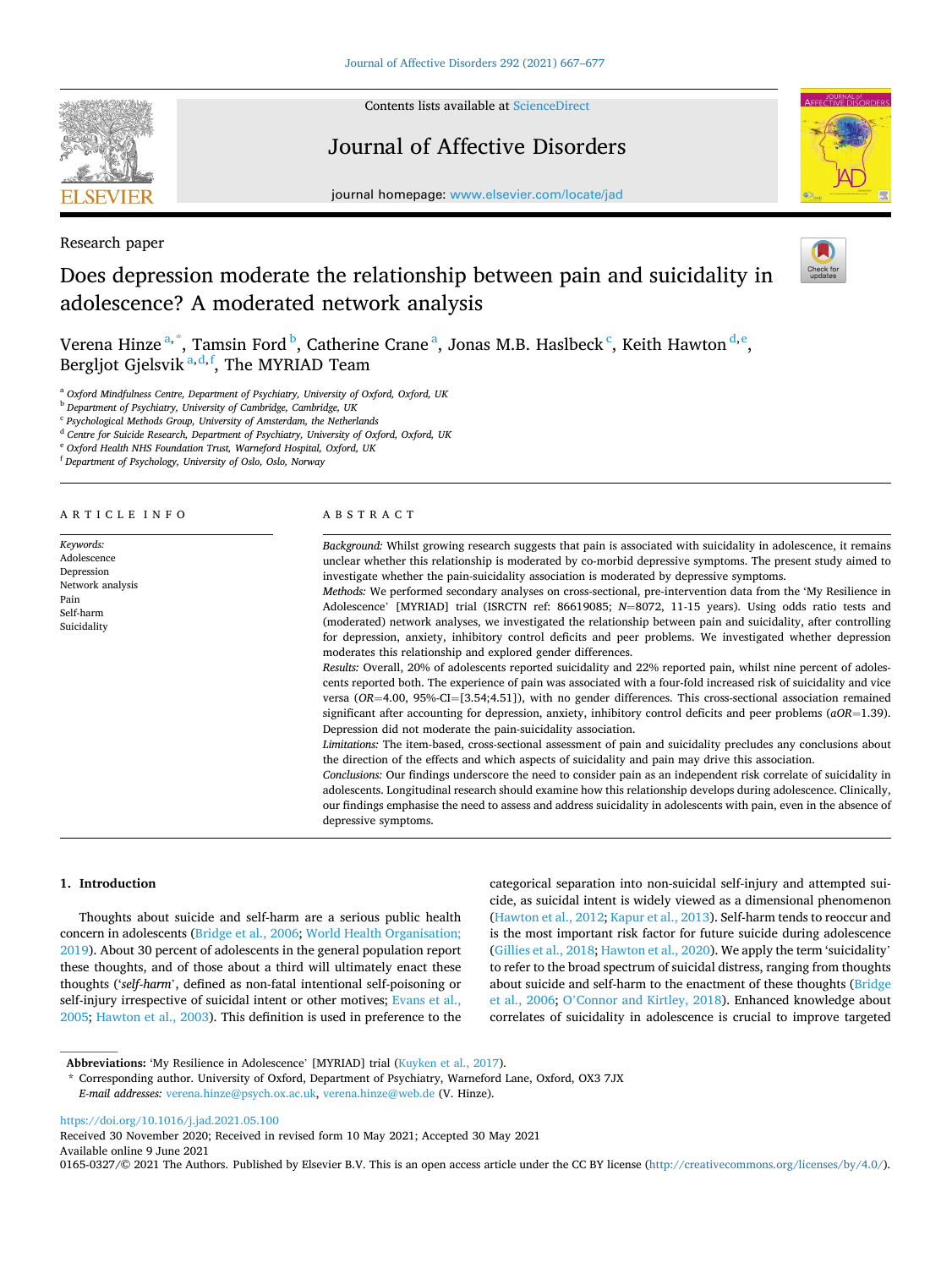#### care.

An increasing body of research suggests that physical pain ('*pain*') is an important correlate of suicidality in adolescents [\(Dean-Boucher et al.,](#page-9-0)  [2020;](#page-9-0) [Hinze et al., 2019\)](#page-9-0). Pain is highly prevalent in young people (11-38%), especially headaches and abdominal pain ([King et al., 2011](#page-9-0)). These prevalence rates tend to particularly increase during early adolescence, with epidemiological research showing that up to 44 percent of adolescents in schools across 42 countries reported weekly pain over the last six months ([Gobina et al., 2019; Martin et al., 2007](#page-9-0)). If poorly managed, the experience of pain may persist beyond the years of adolescence and significantly impact the young person's life [\(Brattberg,](#page-9-0)  [2004; Eccleston et al., 2020; Lewandowski Holley et al., 2017](#page-9-0)), as shown in the Global Burden of Disease Study where headache disorder was highlighted as the second major cause of disability in adolescents worldwide ([GBD 2019 Diseases and Injuries Collaborators, 2020\)](#page-9-0). As pain is officially defined as a sensory and emotional experience [\(Raja](#page-9-0)  [et al., 2020](#page-9-0)), pain may interact with mental health problems, including depression and at its worst suicidality, leading to comorbidities and possibly mutual maintenance relationships between pain and mental health ([Soltani et al., 2019\)](#page-10-0). Indeed, similarly to the developmental trajectories of pain, prevalence rates of suicidality tend to increase substantially from the age of 12 years onwards ([Nock et al., 2013\)](#page-9-0). Girls are at greater risk of both pain in various locations and self-harm, whilst boys are at an increased risk of completed suicide ([Hawton et al., 2012](#page-9-0); [King et al., 2011](#page-9-0)).

Other known correlates of suicidality in adolescence involve (i) socio-demographic and educational factors, (ii) stressful life events (e.g., peer problems), and (iii) mental-health factors, especially depressive symptoms and cognitive processes (e.g., problem-solving and impulsivity; [Hawton et al., 2012](#page-9-0)), which largely rely on an individual's inhibitory control – the ability to regulate one's thoughts, attention, behaviours and emotions ([Diamond, 2013](#page-9-0)).

Currently, it is unknown how correlates of suicidality contribute to the observed relationship between pain and suicidality in adolescence (Fig. 1). Prior research suggests that pain may be an independent correlate of suicidality, after depression and other correlates of suicidality are controlled for ([Hinze et al., 2021;](#page-9-0) [Van Tilburg et al., 2011](#page-10-0)). Alternatively, pain may be associated with suicidality through its effect on depression and other correlates of suicidality ('mediation'; [Soltani](#page-10-0)  [et al., 2019](#page-10-0)). Finally, other correlates (e.g., depression) may exacerbate the effects of pain on suicidality ('moderation'; [Hinze et al., 2019](#page-9-0)).

To gain knowledge about these complex relationships, we employed statistical network models, which allow us to establish the role of other correlates, identify possible moderation effects and obtain an indication of potential mediation effects in the cross-sectional relationship between pain and suicidality in adolescents aged 11 to 15 years ([Haslbeck and](#page-9-0)  [Waldorp, 2020](#page-9-0)). We tested two key hypotheses and explored gender differences:

First, that pain would be associated with suicidality, and that this cross-sectional association would remain significant after accounting for depressive symptoms, anxiety symptoms, peer problems and inhibitory control deficits.

Second, that the pain-suicidality association would be moderated by depression, after accounting for key correlates of suicidality (i.e., anxiety, peer problems and inhibitory control deficits), with a stronger painsuicidality association in adolescents who reported depressive symptoms.

#### **2. Methods**

#### *2.1. Study design and participants*

We performed secondary data analyses, using cross-sectional, preintervention data (i.e., following randomisation and prior to the intervention) from the 'My Resilience in Adolescence' [MYRIAD] trial ([Kuyken et al., 2017\)](#page-9-0). This cluster-randomised controlled trial aims to evaluate the effectiveness of a school-based mindfulness training to improve the mental health and well-being of young people across 85 schools in the United Kingdom (ISRCTN ref: 86619085; [Kuyken et al.,](#page-9-0)  [2017\)](#page-9-0). Pre-intervention data were collected from two cohorts comprising 84 schools in the academic years 2017/2018 (Cohort 1: *n*=923; 11.4%) and 2018/2019 (Cohort 2: *n*=7149; 88.6%). All pupils were eligible for study participation except if they could not provide informed assent and were unable to understand English. In exceptional circumstances, pupils were excluded, based on school judgement of their inability to participate. Recruitment strategies and additional trial information has been described in Supplement 1. The MYRIAD trial has been granted ethical approval by the University of Oxford Medical Sciences Division Ethics Committee (R45358). Apart from a data access permission, no further approvals were required for the present study.



The pain-suicidality association may be exacerbated by other known correlates of suicidality (e.g., depression).

**Fig. 1.** Representation of the potential pain-suicidality association in adolescence.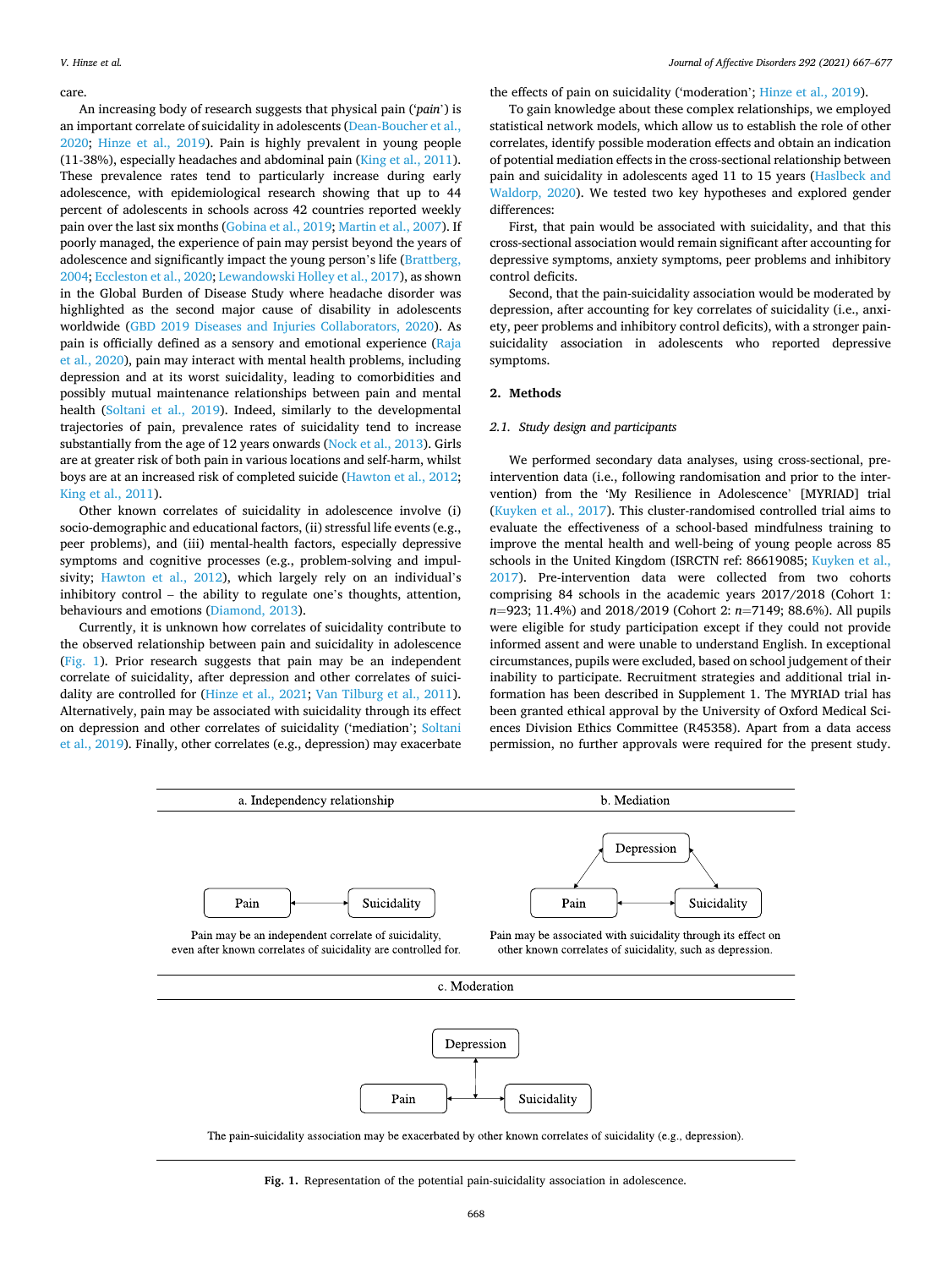Informed consent was obtained from schools, parents (via opt-out) and pupils prior to participation in this study.

### *2.2. Measures*

#### *2.2.1. Sociodemographic data*

Participants were asked to report their age, gender and their ethnicity.

# *2.2.2. Suicidality*

We used three standardised questions to assess suicidality via selfreport: a) "Have you thought that life was not worth living, or that you would be better off dead?", b) "Have you thought seriously about trying to harm yourself in some way (for example by cutting yourself or taking an overdose of pills or other medication)?" and c) "Have you actually, deliberately harmed yourself in some way (for example by cutting yourself or taking an overdose of pills or other medication)?" ([Kuyken et al., 2017\)](#page-9-0). These questions referred to the past 12 months, with the response options: 'Yes', 'No' and 'Prefer not to say'. Given the low prevalence rates of self-harm in our study, we collapsed these items into a single, binary 'suicidality' variable. This was coded as present, if at least one item was answered with 'Yes', and absent for both other responses.

# *2.2.3. Pain*

The following item of the Strengths and Difficulties Questionnaire ([SDQ]; [Goodman, 1997\)](#page-9-0) was used to assess the presence or absence of pain in the past six months: "*I get a lot of headaches, stomach-aches or sickness*". Pain was coded as absent, if participants selected 'Not true', whilst 'Somewhat True' and 'Certainly True' were coded as pain being present.

The presence of pain on the assessment day was established with the Child Health Utility 9D ([CHU-9D]; [Stevens, 2011](#page-10-0)), including the item: "*Are you in pain today?*" scored from 0 ("I don't have any pain today") to 4 ("I have a lot of pain today"). Pain was coded as absent if the participant selected 'I don't have any pain today' and as present for all other response options. The validity of the overall scale and the specific pain item has been established in adolescents in the general population and clinical settings [\(Chen et al., 2015; Furber and Segal, 2015;](#page-9-0) [Stevens and](#page-10-0)  [Ratcliffe, 2012\)](#page-10-0).

Despite the different reference points (SDQ: 6 months vs. CHU-9D: today), both items were moderately correlated, with a correlation in the expected direction (Spearman's rho=.29, Bootstrapped 95%-CI= [0.27-0.31]). Consistent with previous research, these findings suggest that both items measure the same construct 'pain' (i.e., convergent validity; [Furber and Segal, 2015\)](#page-9-0). For the present analyses, we created a combined '*pain*' variable. This was coded as present, if adolescents reported both pain in the past six months (SDQ: pain present) and pain on the assessment day (CHU-9D: pain present). If participants reported pain for only one measure (SDQ *or* CHU-9D), or no pain at all, we coded pain as absent. We used this approach to identify adolescents for whom pain may be more pronounced and potentially persistent or recurrent, in contrast to normative pains.

### *2.2.4. Depression*

The Center for Epidemiologic Studies Depression Scale ([CES-D]; [Radloff, 1977](#page-9-0), [1991](#page-9-0)) is a well-established valid and reliable screening instrument for self-reported depressive symptoms in epidemiological research with adolescents ([Dierker et al., 2001](#page-9-0); [Garrison et al., 1991](#page-9-0); [Radloff, 1991](#page-9-0); [Roberts et al., 1990](#page-10-0)). Participants were asked to score the 20 symptom items on a four-point scale, ranging from 0 ("Rarely or none of the time (less than 1 day)") to 3 ("Most or all of the time (5-7 days")), with a higher score reflecting greater symptom severity. Consistent with the official scoring guidelines ([Radloff, 1991](#page-9-0)), we treated 'depression' as an ordinal variable, consisting of the following three categories: normal (score: 0-15), at risk (score: 16-27) and caseness (score: 28-60; [Radloff,](#page-9-0) 

#### [1991\)](#page-9-0).

#### *2.2.5. Additional correlates of suicidality*

Other measured correlates of suicidality included anxiety (Revised Children's Anxiety and Depression Scale; [Chorpita et al., 2000\)](#page-9-0), peer problems and inhibitory control deficits (both measured with the SDQ; [Goodman, 1997](#page-9-0)). We have selected these covariates given their strong empirical support in the context of suicidality and pain (see [Hawton](#page-9-0)  [et al., 2012](#page-9-0); [McKillop and Banez, 2016\)](#page-9-0). All correlates were treated as ordinal, categorical variables, with three (anxiety) and four levels (peer problems and inhibitory control deficits). We did not control for further demographic factors as most young people were of similar age (93% aged 12 or 13 years), and as gender differences were explored more thoroughly by comparing the separate networks of boys and girls. Noteworthy, additional exploratory analyses, controlling for age, gender and ethnicity in the network models, provided similar estimates. Further information on the measurements is provided in Supplement 2.

# *2.3. Statistical analyses*

Statically analyses were performed in R, version 3.6.2 ([R Core Team,](#page-9-0)  [2019\)](#page-9-0) with *p<*0.05 reflecting statistical significance.

#### *2.3.1. Data exploration*

We explored sample characteristics using descriptive statistics (Rpackages: *psych* version 2.0.12; [Revelle, 2020;](#page-10-0) and *Hmisc* version 4.2-2; [Harrell and Dupont, 2020](#page-9-0)). Gender differences were explored using the Pearson's Chi-squared test for equal proportions (binary data) and the two-sample Wilcoxon test (ordinal data; R-package *stats*, version 3.6.2; [R Core Team, 2019\)](#page-9-0). We investigated the pain-suicidality association using graphical visualisations (R-package *ggplot2* version 3.3.3; [Wick](#page-10-0)[ham et al., 2020\)](#page-10-0) and odds ratio tests (R-package *questionr* version 0.7.4; [Barnier et al., 2020](#page-9-0)).

# *2.3.2. Rationale for using network analyses*

Traditional latent variable approaches (e.g., structural equation modelling) typically focus on underlying causes, based on the idea that observable symptoms (e.g., anhedonia) can be reduced to a small set of latent causes (the disorder "itself", i.e., depression) and they resolve once the underlying cause is treated. Based on this perspective, pairwise symptom associations are assumed to be an artefact of this shared underlying cause. In contrast, the network approach to psychopathology asserts that mental disorders intrinsically consist of the pairwise associations between symptoms [\(Borsboom and Cramer, 2013;](#page-9-0) [Borsboom,](#page-9-0)  [2017\)](#page-9-0). Investigating mental disorders through the exploration of pairwise symptom associations (e.g., the pain-suicidality association) that contribute to the manifestation of broader psychopathology is consistent with statistical network models ([Borsboom and Cramer, 2013](#page-9-0)).

Network models capture the statistical relationships between suicidality, pain and other known correlates of suicidality in adolescence, and their parameters can be displayed intuitively in network visualizations [\(Borsboom and Cramer, 2013; De Beurs, 2017\)](#page-9-0). The typical visualization of such network models consists of 'nodes' that represent each variable entered into the network (e.g., correlates) and of 'edges' that represent significant pairwise relationships by connecting associated variables, with thicker edges reflecting stronger pairwise associations ([Borsboom and Cramer, 2013](#page-9-0)). However, if two variables are statistically independent, then the connecting edge will be absent (Epskamp [and Fried, 2018](#page-9-0)). By exploring moderation effects in moderated network models researchers can additionally learn for whom a possible pairwise association may be particularly pronounced (e.g., a pairwise association between pain and suicidality, depending on the level of depression; [Haslbeck et al., 2019](#page-9-0)).

#### *2.3.3. Network estimation*

Using a series of regularised network models, we scrutinised the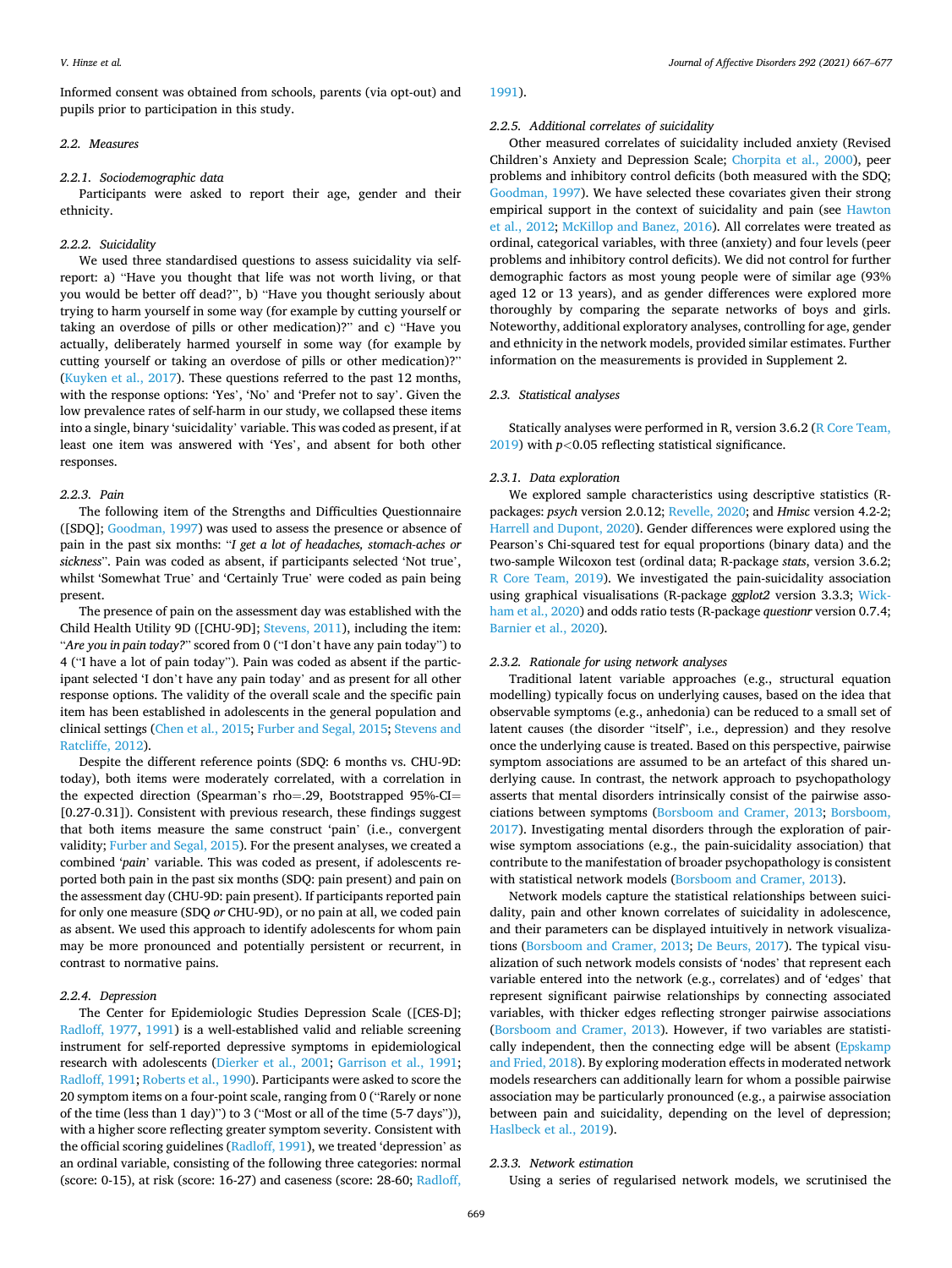cross-sectional pain-suicidality association, after conditioning on depression, anxiety, peer problems and inhibitory control deficits. All variables were modelled as categorical, given the skewed marginal distributions (FigS1) and to obtain categories consistent with earlier studies ([Hinze et al., 2021;](#page-9-0) [Kuyken et al., 2017](#page-9-0)). Given the mixture of binary and ordinal data, we estimated pairwise associations, using Mixed Graphical Models for the whole sample and both genders (see [Haslbeck and Waldorp, 2020](#page-9-0)). Network models were estimated via *l1*-regularised [LASSO] neighbourhood regression, using the Extended Bayesian Information Criterion [EBIC] and a gamma of 0.5 (R-package *mgm*: version 1.2-10; [Haslbeck et al., 2019](#page-9-0); [Haslbeck and Waldorp,](#page-9-0)  [2020\)](#page-9-0). Using LASSO regularisation, small and potentially spurious estimates are set to zero, leading to a sparser network graph, which is consistent with common practices ([Haslbeck and Waldorp, 2018;](#page-9-0) [van](#page-10-0)  [Borkulo et al., 2014\)](#page-10-0). Network graphs were displayed using the '*circle*' layout (R-package *qgraph*: version 1.6.5; [Epskamp et al., 2020](#page-9-0)). Furthermore, we explored network stability across 200 bootstrap samples (R-package *mgm*, version 1.2-10; [Haslbeck and Waldorp, 2020](#page-9-0)).

We computed moderated network models to investigate whether these pairwise associations depend on depression with the same nodewise-regression approach described above, including an exploration of network stability across 200 bootstrap samples (R-package *mgm*: version 1.2-10; [Haslbeck and Waldorp, 2020](#page-9-0)). We conditioned on the different levels of depression and plotted the moderated network models (R-package *qgraph*: version 1.6.5; [Epskamp et al., 2020](#page-9-0)). Furthermore, we explored the nodewise predictability in terms of accuracy (i.e., proportion of correct classification; [Haslbeck and Waldorp, 2018](#page-9-0)). This allows us to judge how well each node can be predicted by all other nodes in the network ([Haslbeck and Waldorp, 2018\)](#page-9-0). We report the accuracy of the whole model, the intercept-only model and the improved predictability of a given node by all other nodes in the network ([Haslbeck and Fried, 2017](#page-9-0)). Finally, we explored the expected influence of each node in the network (R-package *networktools*: version 1.2.3; [Jones, 2020\)](#page-9-0). *One-step* expected influence [EI1] shows how well a given node influences its direct neighbours and *two-step* expected influence [EI2] summarises a node's direct and indirect influence up to two edges away from that node [\(Robinaugh et al., 2016](#page-10-0)). As the current sample is representative of the general population, restricted symptom variability may bias conclusions about a node's importance, which was tested by computing Pearson correlations between the expected influence indices and the node's variance ([Heeren et al., 2018](#page-9-0); [Terluin et al.,](#page-10-0)  [2016\)](#page-10-0).

### **3. Results**

#### *3.1. Participant characteristics*

The study sample consisted of 8072 adolescents, aged 11 to 15 years  $(M=12.6 \text{ years}, SD=0.61)$ , with the majority being aged 12 (45%) or 13 (48%) years. Nearly three-quarters of adolescents self-classified as white British (*n*=5967; 73.9%). More than half of participants identified as female (*n*=4380; 54.3%), mainly due to the fact that the school sample included nine female-only schools. Boys and girls differed significantly on all reported variables, including our main variables pain, suicidality and depression, except cohort and inhibitory control deficits (Table 1). We report the results of pupils with binary gender data, omitting those who selected 'other/prefer not to say' to the gender question (*n*=158; 2%) or had missing gender data (*n*=145; 1.8%), to avoid complexity in further gender comparisons. As the extent of missing data was low for all variables (*<*10% for anxiety, *<*4% for gender and ethnicity and *<*1% for all other variables; Table 1), we performed complete-case analyses, which is consistent with recommended procedures ([Jakobsen et al.,](#page-9-0)  [2017\)](#page-9-0). Table 1 provides an overview of participant characteristics.

Overall, 1794 (22.2%) adolescents reported pain (i.e., pain in the past six months *and* on the assessment day, hereafter called 'pain'), of whom 717 (40.0%) also reported suicidality (FigS2). Of the remaining

**Table 1** 

Participant characteristics (*N*=8072).

|                                             | Gender ( $n=7769$ ; 96.3%) <sup>a</sup> |                                |                                |  |
|---------------------------------------------|-----------------------------------------|--------------------------------|--------------------------------|--|
|                                             | Girls $(n=4380;$                        | Boys $(n=3389;$                | Total                          |  |
|                                             | 54.3%)                                  | 42.0%)                         | $(N=8072)$                     |  |
| Demographics                                |                                         |                                |                                |  |
| Cohort                                      |                                         |                                |                                |  |
| $1, n$ (%)                                  | 508 (11.6)                              | 392 (11.6)                     | 923 (11.4)                     |  |
| $2, n$ (%)                                  | 3872 (88.4)                             | 2997 (88.4)                    | 7149 (88.6)                    |  |
| Age, $M(SD)^*$                              | 12.61 (0.61)                            | 12.66 (0.62)                   | 12.62                          |  |
|                                             |                                         |                                | (0.61)                         |  |
| Ethnicity*                                  |                                         |                                |                                |  |
| White British, $n$ (%)                      | 3170 $(72.4)^b$                         | $2680(79.1)^c$                 | 5967                           |  |
|                                             |                                         |                                | $(73.9)^d$                     |  |
| Asian British, n (%)                        | 519 (11.9) <sup>b</sup><br>$251(5.7)^b$ | 284 $(8.4)^c$<br>150 $(4.4)^c$ | $819 (10.2)^d$                 |  |
| Black British, n (%)<br>Arab British, n (%) | $86(2.0)^{b}$                           | 63 $(1.9)^c$                   | 407 $(5.0)^d$<br>$153 (1.9)^d$ |  |
| Mixed Ethnic Group, $n$ (%)                 | $230(5.3)^{b}$                          | 121 $(3.6)^c$                  | 363 $(4.5)^d$                  |  |
| Other, $n$ (%)                              | $113(2.6)^{b}$                          | 74 $(2.2)^c$                   | 191 $(2.4)^d$                  |  |
| <b>Clinical Characteristics</b>             |                                         |                                |                                |  |
| Suicidality, n (%)*                         | 1032 $(23.6)^e$                         | 496 $(14.6)^{b}$               | $1611 (20.0)^1$                |  |
| Suicidal thoughts, $n$ (%)*                 | 829 $(18.9)^f$                          | 383 (11.3) <sup>8</sup>        | $1280(15.9)^j$                 |  |
| Self-harm thoughts, $n$ (%)*                | 617 $(14.1)^f$                          | 234 $(6.9)^h$                  | 898 $(11.1)^k$                 |  |
| Self-harm behaviours $n$ (%)*               | 417 $(9.5)^f$                           | 153 $(4.5)^{h}$                | 599 $(7.4)^k$                  |  |
| Pain                                        |                                         |                                |                                |  |
| Pain in the past six months                 | $2577(58.8)^1$                          | 1388 $(41.0)$ <sup>o</sup>     | 4124                           |  |
| $(SDQ; n (\%))^*$                           |                                         |                                | $(51.1)^{r}$                   |  |
| Pain on assessment day                      | $1488 (34.0)^m$                         | 859 $(25.4)^p$                 | 2453                           |  |
| (CHU-9D; $n$ (%))*                          |                                         |                                | $(30.4)^{s}$                   |  |
| Pain (both six months and                   | $1196 (27.3)^n$                         | 515 $(15.2)^{q}$               | $1794 (22.2)^t$                |  |
| todays pain combined; n                     |                                         |                                |                                |  |
| $(\%))^*$                                   |                                         | $12.74(9.16)^{v}$              | 15.57                          |  |
| Depression (CES-D; M (SD))*                 | $17.62 (11.86)^{u}$                     |                                | $(11.06)^{w}$                  |  |
| Normal, $n$ $(\%)$                          | $2220(50.7)^{u}$                        | 2348 $(69.3)^v$                | 4722                           |  |
|                                             |                                         |                                | $(58.5)^{w}$                   |  |
| At risk, $n$ $(\%)$                         | 1244 $(28.4)^{u}$                       | 751 $(22.2)^{v}$               | 2087                           |  |
|                                             |                                         |                                | $(25.9)^{w}$                   |  |
| Caseness, $n$ (%)                           | 890 $(20.3)^{u}$                        | $269(7.9)^{v}$                 | 1215                           |  |
|                                             |                                         |                                | $(15.1)^{w}$                   |  |
| Anxiety (RCADS)*                            |                                         |                                |                                |  |
| Non-clinical, $n$ (%)                       | 3500 $(79.9)^{x}$                       | 2912 $(85.9)^y$                | 6412                           |  |
|                                             |                                         |                                | $(79.4)^{z}$                   |  |
| Borderline, $n$ (%)                         | $231(5.3)^{x}$                          | $85(2.5)^y$                    | 316 $(3.9)^{z}$                |  |
| Clinical, $n$ (%)                           | 455 $(10.4)^{x}$                        | 144 $(4.3)^y$                  | 599 $(7.4)^{z}$                |  |
| <b>Inhibitory Control Deficits</b>          | 4.28 $(2.52)^1$                         | 4.38 $(2.49)^{v}$              | 4.33                           |  |
| (SDQ; M(SD))                                | 3021 $(69.0)^1$                         |                                | $(2.51)$ <sup>aa</sup><br>5497 |  |
| Normal, $n$ (%)                             |                                         | $2280 (67.3)^v$                | $(68.1)$ <sup>aa</sup>         |  |
| Borderline, $n$ (%)                         | 460 $(10.5)^1$                          | 357 $(10.5)^{v}$               | 855 $(10.6)$ <sup>aa</sup>     |  |
| High, $n$ $(\%)$                            | 355 $(8.1)^1$                           | $292(8.6)^v$                   | 673 $(8.3)$ <sup>aa</sup>      |  |
| Very high, $n$ (%)                          | 536 $(12.2)^1$                          | 439 $(13.0)^{\mathrm{v}}$      | 1017                           |  |
|                                             |                                         |                                | $(12.6)^{aa}$                  |  |
| Peer Problems (SDQ; M (SD))*                | $2.11(1.88)^1$                          | $1.95(1.84)^v$                 | 2.06                           |  |
|                                             |                                         |                                | $(1.88)$ <sup>aa</sup>         |  |
| Normal, $n$ $(\%)$                          | 2904 $(66.3)^1$                         | $2321 (68.5)^v$                | 5401                           |  |
|                                             |                                         |                                | $(66.9)$ <sup>aa</sup>         |  |
| Borderline, $n$ $(\%)$                      | 587 $(13.4)^1$                          | 430 $(12.7)^{v}$               | 1058                           |  |
|                                             |                                         |                                | $(13.1)$ <sup>aa</sup>         |  |
| High, $n$ $(\%)$                            | 367 $(8.4)^1$                           | $269(7.9)^{v}$                 | 663 $(8.2)^{aa}$               |  |
| Very high, n (%)                            | 514 $(11.7)^{1}$                        | 348 $(10.3)^{v}$               | 920 $(11.4)$ <sup>aa</sup>     |  |

*Note.* The star symbol (\*) highlights significant gender differences (*p<*0.05). Proportion of missing data: anxiety (10%), gender and ethnicity (*<*4%) and all other variables (<1%). Participants with missing data:  ${}^{\text{a}}n=303$ ,  ${}^{\text{b}}n=11$ ,  ${}^{\text{c}}n=17$ ,  ${}^{\text{d}}n=172$ ,  ${}^{\text{e}}n=7$ ,  ${}^{\text{f}}n=10$ ,  ${}^{\text{g}}n=14$ ,  ${}^{\text{h}}n=13$ ,  ${}^{\text{i}}n=18$ ,  ${}^{\text{i}}n=24$ ,  ${}^{\text{k}}n=23$ ,  ${}^$ 

6216 (77.0%) adolescents, who reported either only pain in the past six months *or* on the assessment day (*n*=2976; 36.9%), or no pain at all (*n*=3240; 40.1%), 889 (14.3%) adolescents reported suicidality. In total, 1611 (20.0%) adolescents reported suicidality, of whom 717 (44.5%) reported pain. Of the remaining 6443 (79.8%) adolescents without suicidality, 1075 (16.7%) reported pain. Whilst overall 717 (8.9%) adolescents reported pain and suicidality, 5326 (66.0%) adolescents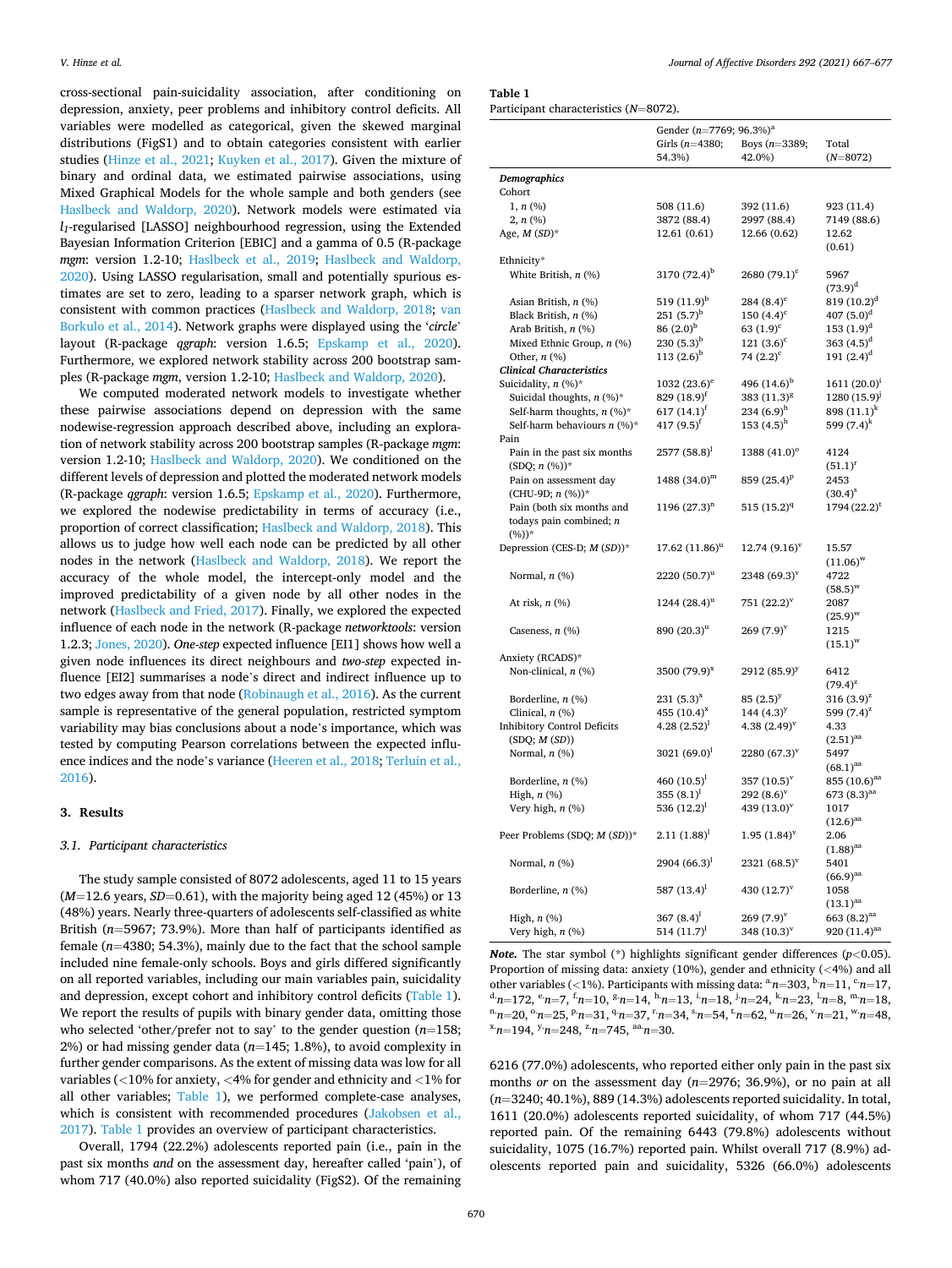reported neither pain nor suicidality.

#### *3.2. The pain-suicidality association*

We found a significant pain-suicidality association, showing that pain was associated with a four-fold increased risk of suicidality and vice versa (*OR*=4.00, 95%-CI=[3.54;4.51]). This cross-sectional association was significant in both girls (*OR*=3.80, 95%-CI=[3.27;4.42]) and boys (*OR*=3.45, 95%-CI=[2.75;4.31]), with no difference between the two genders. These analyses are largely consistent with the separate analyses for both pain items, showing a three-fold increased risk in the whole study sample and in both genders (Supplement 3).

We found a significant cross-sectional association between suicidality and pain for all levels of depression in the whole sample and in the subsample of girls, whilst in boys, the pain-suicidality association was only significant for those within normal depression scores (Table 2). Separate analyses for pain on the assessment day largely confirmed the findings with the exception that for boys the association was significant for all levels of depression (Sup3Table4). For pain in the past six months this association was only significant for adolescents with fewer depressive symptoms ('normal') in the whole sample and for girls (Sup3Table1).

#### *3.3. Network analyses for the whole study sample*

The network model revealed a pairwise, cross-sectional association between pain and suicidality, after conditioning on depression, anxiety, inhibitory control deficits and peer problems [\(Fig. 2](#page-5-0); weight=0.17 in [Table 3](#page-6-0); Bootstrapped 95%CI [0.10;0.22]; FigS3), showing that selfreported pain increased the probability of suicidality and vice versa (*aOR*=1.39). The whole model accuracy in predicting suicidality was 0.83 (intercept-only model=0.80), whilst for pain it was 0.81 (interceptonly model=0.78; TableS1). Suicidality and pain were associated with all nodes in the network, particularly depression ([Table 3;](#page-6-0) Suicidality-Depression: Bootstrapped 95%CI [0.84;0.96]; Pain-Depression: Bootstrapped 95%CI [0.59;0.70]; FigS3). Depression was the most influential node in the network (EI1=3.45; EI2=8.42; TableS1). This finding was not influenced by restricted symptom variability (EI1: *r*=0.38, *p*=0.46). These findings are largely consistent with the separate sensitivity analyses for both pain items (Supplement 3), with the only exception that improvements in the predictability of pain by all other nodes were larger when focussing on pain in the past six months (Sup3Table2).

The moderated network model revealed a pairwise, cross-sectional, association between pain and suicidality (weight=0.16; Bootstrapped 95%CI [0.08;0.20]; FigS4; *aOR*=1.39) consistent with the pairwise model, but no moderation effect of depression on the pain-suicidality association ([Fig. 3](#page-7-0)), which is consistent with 80% of the 200 bootstrap estimations (FigS4). These findings are consistent with the sensitivity analyses for pain in the past six months. For pain on the assessment day, depression was found to moderate the pain-suicidality association (Supplement 3).

**Table 2** 

| The pain-suicidality association by levels of depression and gender. |  |  |  |  |
|----------------------------------------------------------------------|--|--|--|--|
|----------------------------------------------------------------------|--|--|--|--|

| Moderator: Depression $(n=8024)$ | Pain-Suicidality Association                |  |  |
|----------------------------------|---------------------------------------------|--|--|
| Normal $(n=4722)$                | $OR=1.77, 95\%CI = [1.23; 2.50]$ *          |  |  |
| Girls $(n=2220)$                 | OR=1.73, 95%CI= $[1.04; 2.78]$ <sup>*</sup> |  |  |
| Boys $(n=2348)$                  | OR=1.84, 95%CI= $[1.03; 3.13]$ *            |  |  |
| At Risk $(n=2087)$               | OR=1.45; 95%CI=[1.18; 1.79]*                |  |  |
| Girls $(n=1244)$                 | OR=1.49; $95\%CI=[1.14; 1.94]$ *            |  |  |
| Boys $(n=751)$                   | $OR=1.26$ , $95\%CI=[0.86; 1.83]$           |  |  |
| Caseness $(n=1215)$              | OR=1.60; 95%CI= $[1.26; 2.04]$ *            |  |  |
| Girls $(n=890)$                  | OR=1.60; $95\%CI = [1.20; 2.12]$ *          |  |  |
| Boys $(n=269)$                   | $OR=1.39, 95\%CI = [0.83; 2.34]$            |  |  |

*Note.* The symbol '\*' highlights significant associations (*p<*0.05). **Legend:** Pain = Combined pain measure.

# *3.4. Network analyses by gender*

Separate network models for girls and boys showed that suicidality was associated with all nodes in the networks, with a significant pairwise, cross-sectional, association between suicidality and pain, after conditioning on depression, anxiety, inhibitory control deficits and peer problems [\(Fig. 2](#page-5-0)**;** Girls: weight=0.18 in [Table 3](#page-6-0), Bootstrapped 95%CI [ $0.09;0.26$ ],  $aOR=1.42$ ; Boys: weight=0.10 in [Table 3](#page-6-0), Bootstrapped 95%CI [0.00;0.23], *aOR*=1.25; FigS3). By adding the other nodes to the network, for girls the predictability of suicidality improved from 0.76 to 0.81 and of pain from 0.72 to 0.77, and for boys the predictability of suicidality improved from 0.85 to 0.87 and of pain from 0.85 to 0.86 (TableS1). These findings suggest a slightly larger contribution of the other nodes in predicting suicidality and pain in girls than in boys. For both genders, suicidality was most strongly associated with depression ([Table 3](#page-6-0); Girls: Bootstrapped 95%CI [0.81;0.97]; Boys: Bootstrapped 95%CI [0.78;0.98]; FigS3). Pain was associated with all nodes in the network for girls, and with all nodes except peer problems for boys. For both genders, pain was most strongly associated with depression ([Table 3](#page-6-0); Girls: Bootstrapped 95%CI [0.50;0.65]; Boys: Bootstrapped 95%CI [0.50;0.72]; FigS3). Depression was the most influential node in both networks (Girls: EI1=3.55, EI2=8.59; Boys: EI1=3.21, EI2=7.60; TableS1), which was not influenced by restricted symptom variability (Girls: EI1: *r*=0.35, *p*=0.49; Boys: EI1: *r*=0.15, *p*=0.77). These findings are largely consistent with the separate analyses for both pain items (Supplement 3). However, for boys, no association was revealed between suicidality and pain in the past six months (Sup3Table3).

Moderated network models revealed a pairwise, cross-sectional, association between pain and suicidality for girls (weight=0.16, Bootstrapped 95%CI [0.00;0.23]; FigS4; *aOR*=1.36), but not boys, and no moderation effect of depression on the pain-suicidality association, for both genders ([Fig. 3](#page-7-0)), which is consistent with 80% of the 200 bootstrap estimations for girls and 72% of the bootstrap estimations for boys (FigS4). Whilst this finding is consistent with the sensitivity analyses for pain in the past six months, depression partially moderated the association between suicidality and pain on the assessment day in girls, but not boys (Sup3Fig4).

# **4. Discussion**

This study scrutinises the cross-sectional relationship between pain and suicidality in adolescents and investigates whether this association is moderated by depression. We showed that pain was cross-sectionally associated with a four-fold increased risk of suicidality and vice versa in 11- to 15-year-olds (*OR*=4.00). Using network analyses, we demonstrated, across the whole sample and both genders, that the painsuicidality association remained significant, after controlling for depression, anxiety, inhibitory control deficits and peer problems (*aOR*=1.39). This association was not moderated by depression. The finding that pain and suicidality were strongly associated with depression suggests that depression might mediate the pain-suicidality association in adolescence and should be explored in future longitudinal research. Moreover, pain should be considered as an independent correlate of suicidality in adolescents in future research and clinical practice.

A fifth of adolescents reported suicidality (20%) or pain (22%), which is consistent with similar studies (suicidality: 10-30%; Evans [et al., 2005](#page-9-0); pain: 11-38%; [King et al., 2011](#page-9-0)). Together, these findings highlight that suicidality and pain are common experiences in a representative sample of adolescents in the UK.

As hypothesised, we found a four-fold increased risk of suicidality in adolescents who reported pain and vice versa. The pairwise, crosssectional, association identified is larger than in a previous study, reporting a doubled risk of self-harm thoughts and behaviours in young people (aged 5-16 years) with pain and vice versa [\(Hinze et al., 2021](#page-9-0)). This may be explained by our focus on early adolescence, during which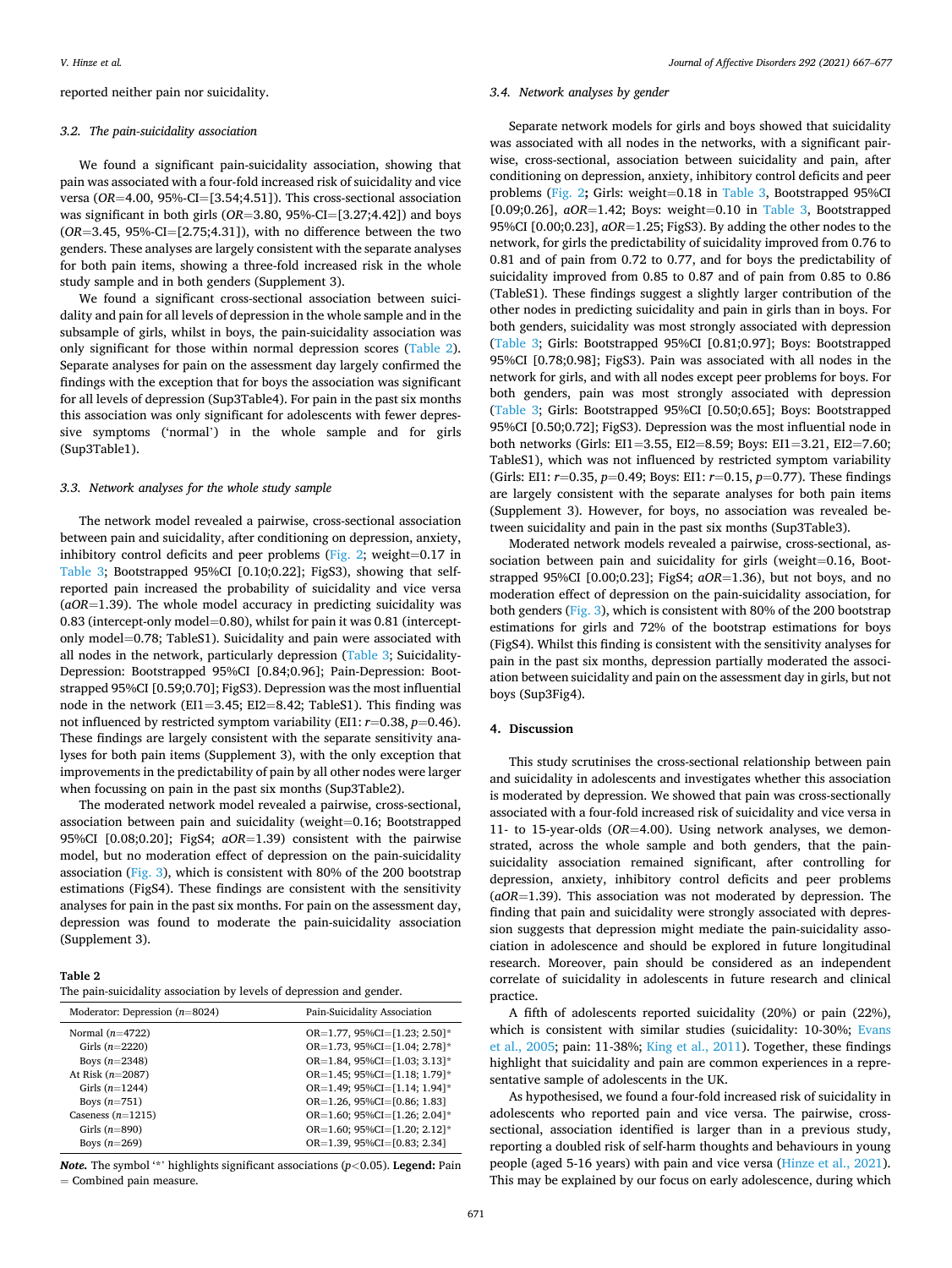<span id="page-5-0"></span>

#### **Fig. 2. Pairwise network models for the whole sample and both genders**.

The light blue part of the rings represents the predictability by the intercept model. The dark blue part represents the additional predictability in a given node by all other nodes in the network. The sum of both blue parts reveals the predictability of the whole model. The green edge represents a positive weight between binary variables and the grey edges represent relationships between categorical variables of more than two levels, for which more than one parameter is estimated and therefore no sign can be defined. **Legend:** Inhibition=Inhibitory Control Deficits, Peers=Peer Problems, Pain=Combined pain measure.

pain and suicidality show a marked increase in prevalence ([Martin et al.,](#page-9-0)  [2007; Nock et al., 2013](#page-9-0)). As both conditions become more prevalent, the risk of co-occurrence becomes more likely, which underscores the importance of initiating preventative strategies in early adolescence ([Gillies et al., 2018](#page-9-0)).

[2021\)](#page-9-0), the cross-sectional pain-suicidality association remained significant, showing an increased likelihood of suicidality in adolescents with pain and vice versa (*aOR*=1.39), after conditioning on depression, anxiety, inhibitory control deficits and peer problems, using network analysis for the whole sample, and for both genders separately. For the whole sample, the model accuracy in predicting suicidality and pain

Consistent with our hypotheses and previous research ([Hinze et al.,](#page-9-0)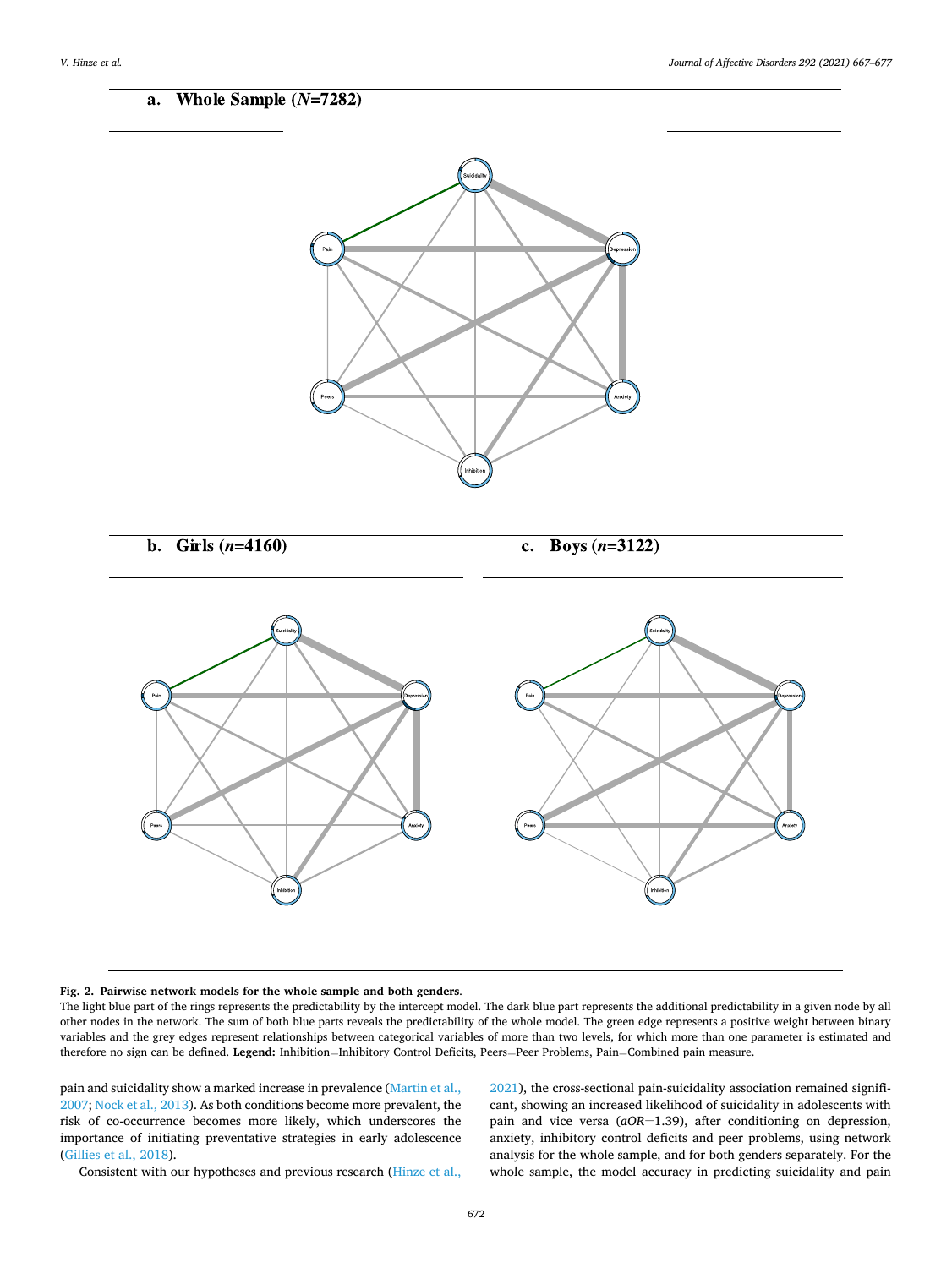#### <span id="page-6-0"></span>**Table 3**

Weights matrices for the regularised network models.

| Whole Sample $(N=7282)$                                             |             |            |                                          |                                |                                                          |                                                |
|---------------------------------------------------------------------|-------------|------------|------------------------------------------|--------------------------------|----------------------------------------------------------|------------------------------------------------|
|                                                                     | Suicidality | Depression | Anxiety                                  | Inhibition                     | Peers                                                    | Pain                                           |
| Suicidality<br>Depression<br>Anxiety<br>Inhibition<br>Peers<br>Pain |             | 0.90       | 0.22<br>0.85                             | 0.11<br>0.40<br>0.19<br>$\sim$ | 0.12<br>0.65<br>0.28<br>0.07<br>$\overline{\phantom{a}}$ | 0.17<br>0.64<br>0.30<br>0.17<br>0.07<br>$\sim$ |
| Girls $(n=4160)$                                                    |             |            |                                          |                                |                                                          |                                                |
|                                                                     | Suicidality | Depression | Anxiety                                  | Inhibition                     | Peers                                                    | Pain                                           |
| Suicidality<br>Depression<br>Anxiety<br>Inhibition<br>Peers<br>Pain |             | 0.91<br>٠  | 0.23<br>0.90<br>٠                        | 0.09<br>0.49<br>0.19<br>٠      | 0.15<br>0.66<br>0.18<br>0.08<br>$\overline{\phantom{a}}$ | 0.18<br>0.58<br>0.25<br>0.20<br>0.10<br>٠      |
| Boys $(n=3122)$                                                     |             |            |                                          |                                |                                                          |                                                |
|                                                                     | Suicidality | Depression | Anxiety                                  | Inhibition                     | Peers                                                    | Pain                                           |
| Suicidality<br>Depression<br>Anxiety<br>Inhibition<br>Peers<br>Pain |             | 0.88<br>٠  | 0.17<br>0.64<br>$\overline{\phantom{a}}$ | 0.13<br>0.38<br>0.25<br>٠      | 0.09<br>0.72<br>0.50<br>0.04<br>٠                        | 0.10<br>0.60<br>0.32<br>0.09<br>$\bf{0}$<br>٠  |

*Note.* The strongest association with 'Suicidality' is highlighted in bold, and the strongest association with 'Pain' is underlined. **Legend**: Inhibition=Inhibitory Control Deficits, Peers=Peer Problems, Pain=Combined pain measure.

improved by only 3 points after adding all other nodes to the model, with slightly larger improvements in model accuracy for girls than for boys (suicidality: 5 vs. 2 points improvement; pain: 5 vs. 1-point improvement). Whilst the low prevalence of pain and suicidality in the study sample may partially explain these small improvements ([Haslbeck and Fried, 2017\)](#page-9-0), additional unmeasured variables could have improved predictability. Future research should explore a broader range of risk and resilience correlates of suicidality and pain in adolescence, whilst considering possible gender differences, given the higher prevalence rates of both conditions in girls than in boys ([Hawton et al.,](#page-9-0)  [2012; King et al., 2011](#page-9-0)) and the gender differences in model accuracy and moderated network models, in order to enhance knowledge of correlates underpinning the pain-suicidality association in both genders. Importantly, despite the small improvements in predictability, for those adolescents who experience pain and suicidality, the pain-suicidality association may still be clinically meaningful and important.

For the whole sample and for girls, we found a significant crosssectional pain-suicidality association for all levels of depression, whilst, for boys, this association was only significant for those within normal depression scores. This finding may reflect true gender differences in the pain-suicidality association; Adolescent boys experience depressive symptoms less often than girls ([Breslau et al., 2017\)](#page-9-0) and if they do, they may be less susceptible to develop concurrent feelings of pain, as they are not exposed to the same hormonal changes at the start of early adolescence that may predispose girls to develop both pain and depression ([LeResche et al., 2005](#page-9-0)). In girls, these specific hormonal changes could initiate a cascade of neurobiological and cognitive changes, which may promote both pain and depression. Specifically, similar structural and functional changes have been found in brain regions of individuals with pain and depression, and likewise several neurotransmitters (e.g., serotonin, norepinephrine and glutamate) were found to play a role in both pain and depression (see [Soltani et al., 2019](#page-10-0)). Hence, in girls, there may be multiple trajectories through which pain may be associated with suicidal outcomes (e.g., through the mutual maintenance relationship between pain and depression in adolescent girls ([Soltani et al., 2019\)](#page-10-0), as well as through the independent (potentially bidirectional) effects of pain on suicidal outcomes), whilst in boys the pain-suicidality association may be particularly driven by the more independent (potentially bidirectional) effects of pain on suicidal outcomes. Mechanisms underpinning this more independent association could involve a) the access to potentially lethal means (e.g., opioids), b) the increased capacity to enact self-harm following a habituation to pain, or c) pain- or treatment-induced feelings of hopelessness ([Klonsky](#page-9-0)  [and May, 2015\)](#page-9-0). However, we believe that the revealed gender differences may be more likely the result of the reduced power to reveal such associations. Compared to girls, boys reported lower prevalence rates of pain and suicidality, and they were less frequently classified as 'at risk of depression' (boys: *n*=751 vs. girls: *n*=1244) and 'caseness' (boys: *n*=269 vs. girls: *n*=890), leading to less power to reveal such associations for boys compared to girls. This interpretation is consistent with earlier research, suggesting that gender (and age) does not affect the pain-suicidality association in adolescents [\(Van Tilburg et al., 2011](#page-10-0)). To scrutinise these different interpretations, gender differences in the pain-suicidality association and potential underlying mechanisms warrant further research attention.

Suicidality and pain were most strongly associated with depression, which was the most influential node in the networks, suggesting potential mediation effects. However, depression did not moderate the pain-suicidality association in this adolescent sample, and for both genders separately, suggesting that pain may be an independent risk correlate of suicidality in adolescence.

### *4.1. Strengths*

This study utilises moderated network analysis to provide novel insights into a possible moderating role of depression on the crosssectional pain-suicidality association in adolescence. The rigorous data collection, using robust methods and validated measures, was reflected in the low proportion of missing data (*<*1%) for most variables, including pain and suicidality. The methodological and statistical rigor (e.g., using bootstrapping), the large sample size and the recency of the data increase our confidence in the findings and their generalisability.

# *4.2. Limitations & future research*

Several limitations need to be considered. Consistent with previous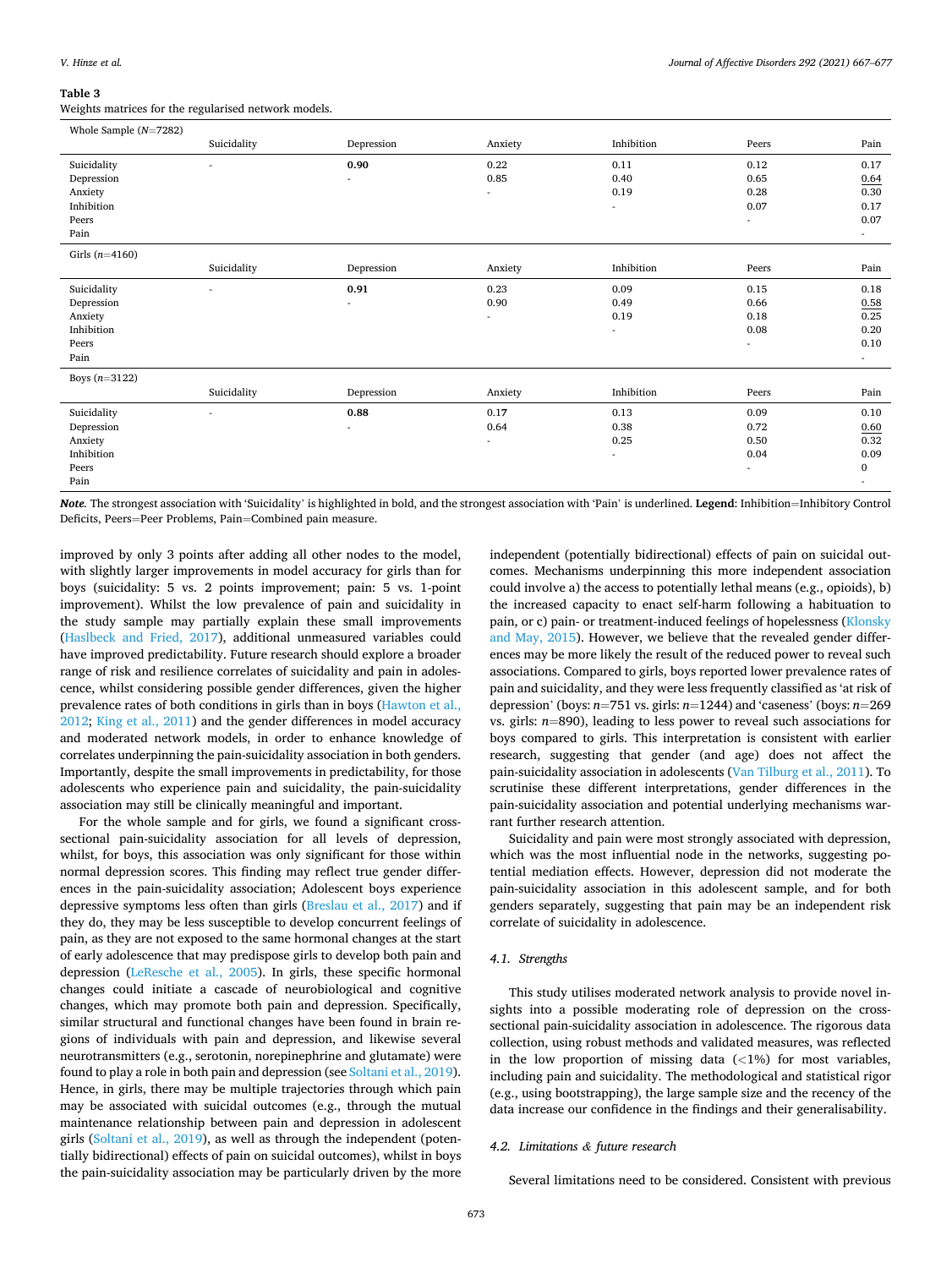#### <span id="page-7-0"></span>Whole Sample  $(N=7282)$ a.



b. Girls  $(n=4160)$ 

Boys  $(n=3122)$ c.



**Fig. 3. Moderated network models conditioned on the different levels of depression**. Legend:  $0 = 'normal', 1 = 'at risk'$  and  $2 = 'cases'.$  Inhibition = Inhibitory control deficits, Peers = Peer problems, Pain = Combined pain measure.

population-based research [\(Evans et al., 2005](#page-9-0)), a minority (7%) of adolescents reported self-harm behaviours. Given these low prevalence rates, we collapsed self-harm behaviours and thoughts about suicide and self-harm into a single, binary 'suicidality' variable to identify adolescents, who experience suicidal distress. As emerging research suggests that suicidal ideation and behaviour may be associated with both shared and distinct risk factors [\(Mars et al., 2019](#page-9-0)), future research should explore at which stage of suicidal distress pain may be of particular importance.

We restricted ourselves to a composite pain measure, obtained from two questionnaires, the SDQ [\(Goodman, 1997\)](#page-9-0) and the CHU-9D

([Stevens, 2011\)](#page-10-0). Whilst the SDQ inquires about frequent experiences of the most common manifestations of paediatric pain in the past six months, the item excluded other types of pain (e.g., back pain) and was not entirely pain specific as it also included 'sickness'. Whilst the CHU-9D inquires specifically about pain on the assessment day, this question could have been interpreted as either 'mental pain' or 'physical pain'. Also, the long-term functional impairment of pain remains unclear. The combination of both pain items may make the presence of recurrent or persistent pain (potentially also felt in other locations) more likely but reported pain may range in duration and severity. However, our sensitivity analyses for both separate pain items (Supplement 3),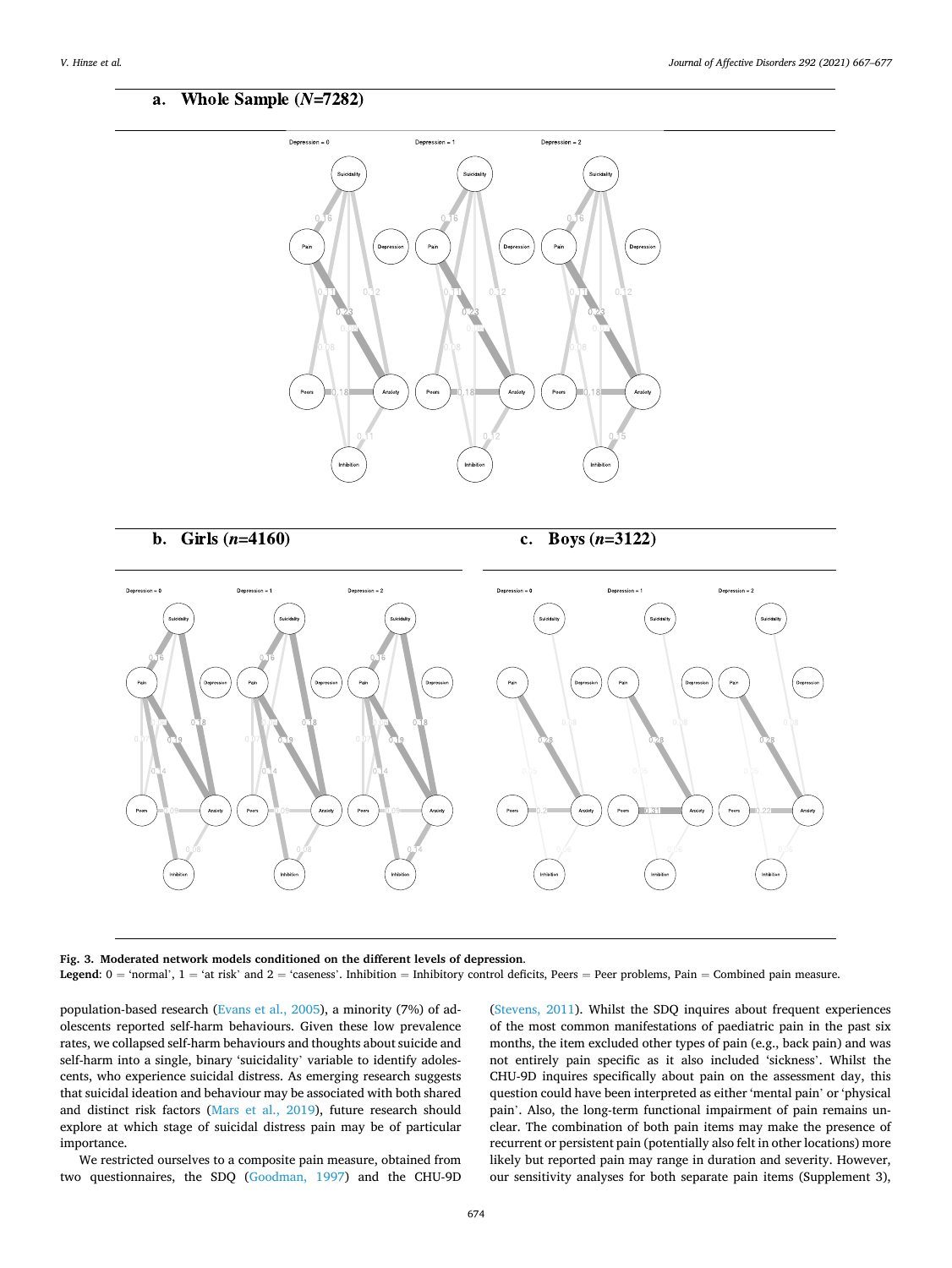with adequate convergent validity, revealed largely similar results and increase confidence in our findings.

The use of secondary data meant that our self-report measures were well-suited to scrutinise the relationship between suicidality, pain and other correlates of suicidality at large-scale, providing the required power to detect moderation effects of moderate size in our non-clinical sample. Yet, very small moderation effects might require an even larger sample size to be recovered [\(Haslbeck, et al., 2019](#page-9-0)). Furthermore, the SDQ item specified headaches and abdominal pain as possible pain locations. Due to the item-based assessment these locations could not be differentiated in further analyses and the underlying causes of pain are unknown. As such it remains unclear whether it is primary pain (e.g., chronic primary headache) that may drive this association, or whether it could be any type of pain, including secondary manifestations as part of another aetiology (e.g., chronic postsurgical pain; [Treede et al., 2019](#page-10-0)). Secondary analysis is often constrained by the data available. To develop a more complete understanding of which aspects of suicidality (e.g., suicidal intent, mental burden) and pain (e.g., location, causes, severity, chronicity, functional impairment) may drive this association, and which other unmeasured correlates may still account for this association (e.g., maladaptive coping in times of adversity; [Cousins et al.,](#page-9-0)  [2015\)](#page-9-0), future research should assess these aspects of pain and suicidality more thoroughly and investigate a broader range of empirically-supported risk and resilience correlates of suicidality and pain in adolescence.

We acknowledge the multi-level structure of our data, given the school-based assessment. However, as a thorough exploration of schoollevel predictors and heterogeneity was beyond the scope of this paper, we decided to fit network models based on regular regression analyses. Future research should explore clustering of pain and suicidality within schools.

Finally, the use of cross-sectional data, with different timescales for suicidality and pain, precludes conclusions about the direction of the effects. Longitudinal research should aim to establish clear timelines to learn more about how the relationship between pain and suicidality unfolds throughout adolescence and to investigate whether depression might mediate the pain-suicidality association.

# **5. Conclusion & clinical implications**

In our representative sample of 11- to 15-year-olds, one in five adolescents reported suicidality or pain, and nine percent of adolescents reported both. Adolescents who reported pain were more likely to report suicidality and vice versa (*OR*=4.00) – a cross-sectional association which remained significant after controlling for depression, anxiety, inhibitory control deficits and peer problems (*aOR*=1.39). Depression did not moderate this association, suggesting that pain may be an independent correlate of suicidality in adolescents. Future research should use longitudinal designs to establish how this relationship develops during adolescence, with a focus on possible mechanisms (e.g., a mediation effect of depression), the direction of these effects, and aspects of suicidality (e.g., suicidal intent) and pain (e.g., causes and severity). Clinically our findings underscore the need to assess suicidality in adolescents with pain, and to ask about pain in those with suicidality, even in the absence of depressive symptoms. Necessary first steps involve increasing clinical awareness of pain as an independent correlate of suicidality in adolescence, along with training to identify and address other common precursors of suicidality (e.g., defeat & entrapment; O'[Connor and Kirtley, 2018\)](#page-9-0). As asking about suicidality is associated with a reduction of such thoughts and behaviours, particularly in adolescents ([Blades et al., 2018\)](#page-9-0), early inquiry and continuous monitoring of suicidal distress is crucial to offer timely help and support.

# **Role of funding source**

This research was partially supported by the Stiftung Oskar-Helene-

Heim (VH); the FAZIT-Stiftung (VH); the Wellcome Trust (CC) [104908/ Z/14/Z, 107496/Z/15/Z] and the Faculty of Social Sciences University of Oslo (BG). The research funders had no involvement in the study design, data collection, analysis or interpretation, as well as the writing of the report and the decision to submit for publication.

# **Contributors**

VH developed the study proposal under supervision of BG, TF and CC. JH and KH commented on the study plans. The MYRIAD Team has been involved in the data collection and the verification of the data. VH had full access to the dataset and performed all reported analyses. JH provided statistical advice and checked the syntax for accuracy. VH wrote the initial draft. BG, TF, CC, JH and KH contributed to the revisions, leading to the final manuscript. All authors reviewed and approved the final manuscript before submission.

We would like to acknowledge the contribution of the wider MYRIAD project team to this work. The MYRIAD Team comprises of Matthew Allwood (who has also verified the underlying data), Louise Auckland, Triona Casey, Katherine De Wilde, Eleanor-Rose Farley, Katie Fletcher, Nils Kappleman, Willem Kuyken, Suzannah Laws, Liz Lord, Emma Medlicott, Jesus Montero-Marin, Elizabeth Nuthall, Lucy Palmer, Ariane Petit, Alice Phillips, Isobel Pryor-Nitsch, Lucy Radley, Anam Raja, Jeremy Shackleford, Anna Sonley, Laura Taylor, Lucy Warriner, Mark Williams, Marc Bennett, Tim Dalgleish, Darren Dunning, Kirsty Griffiths, Rachel Knight, Maris Vainre, Saz Ahmed, Sarah-Jayne Blakemore, Blanca Piera Pi-Sunyer, Lucy Foulkes, Jovita Leung, Ashok Sakhardande, Obioha C Ukoumunne, Susan Ball, Sarah Byford, Poushali Ganguli, Mark Greenberg, Russell Viner and Brian Wainman.

These individuals have worked across the MYRIAD strategic award *'Promoting Mental Health and Building Resilience in Adolescence: Investigating Mindfulness and Attentional Control'*, they are acknowledged as group authors in this paper for their substantial contributions to the project in accordance with the MYRIAD Dissemination Protocol. The authors would also like to thank the following for their contributions - Jennifer Harper, Daniel Brett, Jenna Parker and Cait Griffin.

# **Data sharing**

The syntax files will be released on the [Open Science Framework](https://osf.io/r8cg9/?view_only=c0d76e1530534cd59f5e210d11923299)  upon publication. The MYRIAD pre-intervention data is available from Prof. Kuyken (willem.kuyken@psych.ox.ac.uk) upon request (release of data is subject to an approved proposal and a signed data access agreement). Data collection for later assessment waves in the MYRIAD trial is still ongoing. Hence, the presented analyses are based on a data cut taken on 15<sup>th</sup> September 2020. The data may change in future publications, if participants request their data to be deleted.

### **Declarations of Competing interest**

None.

#### **Acknowledgements**

We thank all adolescents, teachers and schools, who took part in this study. MYRIAD also acknowledges the support of the National Institute for Health Research Clinical Research Network (NIHR CRN). This paper represents the authors' views and not necessarily those of the NHS, the NIHR or the Department of Health in England.

# **Supplementary materials**

Supplementary material associated with this article can be found, in the online version, at [doi:10.1016/j.jad.2021.05.100](https://doi.org/10.1016/j.jad.2021.05.100).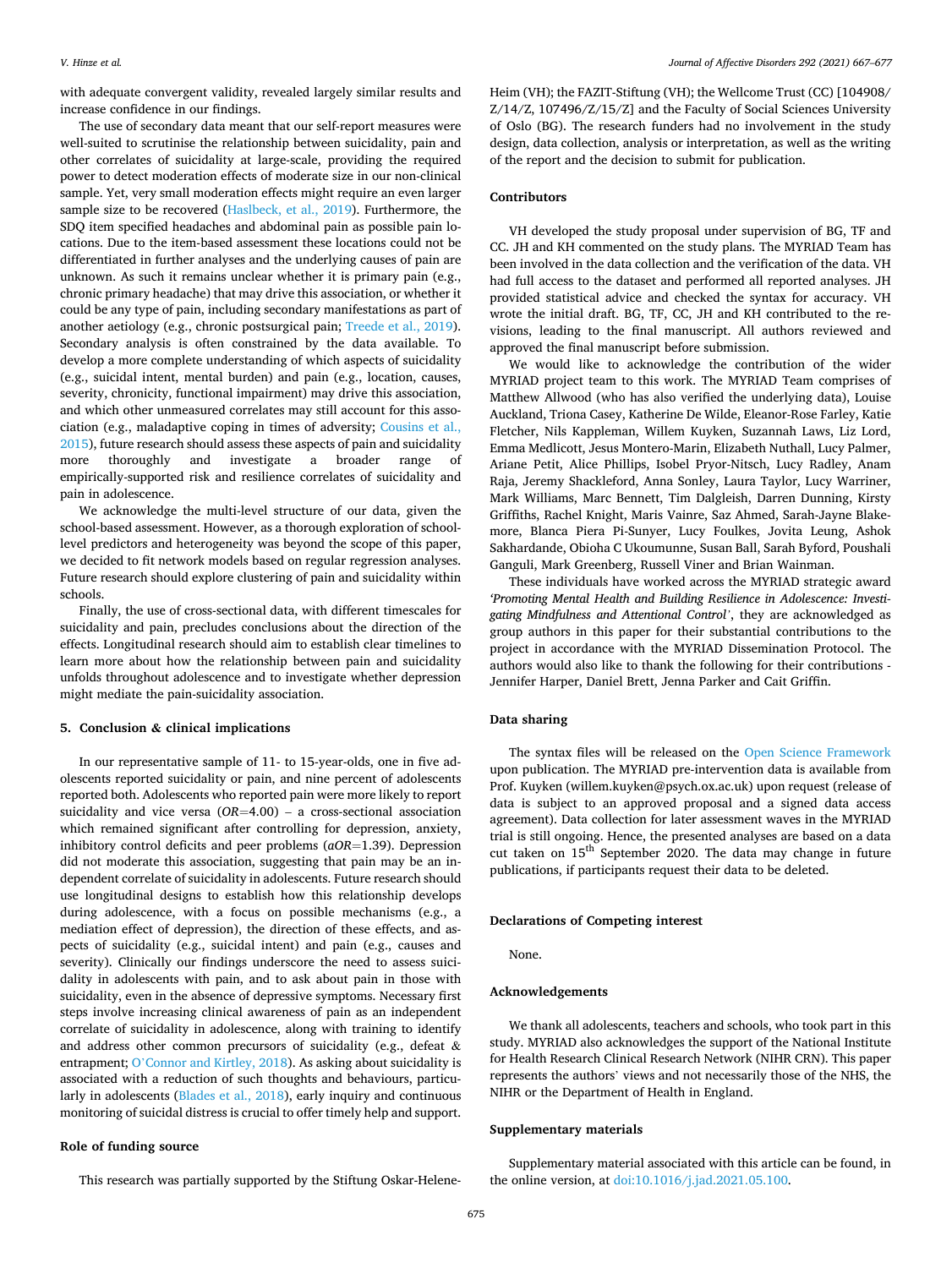#### <span id="page-9-0"></span>*V. Hinze et al.*

#### **References**

- Barnier, J., Briatte, F., Larmarange, J., 2020. questionr: Functions to Make Surveys Processing Easier. R package version 0.7.4. Retrieved from: URL: [https://CRAN.](https://CRAN.R-project.org/package=questionr) [R-project.org/package](https://CRAN.R-project.org/package=questionr)=questionr.
- Blades, C.A., Stritzke, W.G.K., Page, A.C., Brown, J.D., 2018. The benefits and risks of asking research participants about suicide: a meta-analysis of the impact of exposure to suicide-related content. Clin. Psychol. Rev. 64, 1–12. [https://doi.org/10.1016/j.](https://doi.org/10.1016/j.cpr.2018.07.001)  [cpr.2018.07.001](https://doi.org/10.1016/j.cpr.2018.07.001).
- Borsboom, D., 2017. A network theory of mental disorders. World Psychiatry 16, 5–13. <https://doi.org/10.1002/wps.20375>.
- Borsboom, D., Cramer, A.O.J., 2013. Network analysis: an integrative approach to the structure of psychopathology. Annu. Rev. Clin. Psychol. 9, 91–121. [https://doi.org/](https://doi.org/10.1146/annurev-clinpsy-050212-185608)  [10.1146/annurev-clinpsy-050212-185608](https://doi.org/10.1146/annurev-clinpsy-050212-185608).
- Brattberg, G., 2004. Do pain problems in young school children persist into early adulthood? A 13-year follow-up. Eur. J. Pain 8, 187–199. [https://doi.org/10.1016/j.](https://doi.org/10.1016/j.ejpain.2003.08.001)  [ejpain.2003.08.001.](https://doi.org/10.1016/j.ejpain.2003.08.001)
- Breslau, J., Gilman, S.E., Stein, B.D., Ruder, T., Gmelin, T., Miller, E., 2017. Sex differences in recent first-onset depression in an epidemiological sample of adolescents. Transl. Psychiatry. 7, e1139. [https://doi.org/10.1038/tp.2017.105.](https://doi.org/10.1038/tp.2017.105)
- Bridge, J.A., Goldstein, T.R., Brent, D.A., 2006. Adolescent suicide and suicidal behavior. J. Child. Psychol. Psychiatry 47, 372–394. [https://doi.org/10.1111/j.1469-](https://doi.org/10.1111/j.1469-7610.2006.01615.x) [7610.2006.01615.x.](https://doi.org/10.1111/j.1469-7610.2006.01615.x)
- Chen, G., Flynn, T., Stevens, K., Brazier, J., Huynh, E., Sawyer, M., Ratcliffe, J., 2015. Assessing the health-related quality of life of australian adolescents: an empirical comparison of the child health utility 9D and EQ-5D-Y instruments. Value Health 18, 432–438. [https://doi.org/10.1016/j.jval.2015.02.014.](https://doi.org/10.1016/j.jval.2015.02.014)
- Chorpita, B.F., Yim, L., Moffitt, C., Umemoto, L.A., Francis, S.E., 2000. Assessment of symptoms of DSM-IV anxiety and depression in children: a revised child anxiety and depression scale. Behav. Res. Ther. 38, 835–855. [https://doi.org/10.1016/s0005-](https://doi.org/10.1016/s0005-7967(99)00130-8)  [7967\(99\)00130-8](https://doi.org/10.1016/s0005-7967(99)00130-8).
- Cousins, L.A., Kalapurakkel, S., Cohen, L.L., Simons, L.E., 2015. Topical review: resilience resources and mechanisms in pediatric chronic pain. J. Pediatr. Psychol. 40, 840–845. [https://doi.org/10.1093/jpepsy/jsv037.](https://doi.org/10.1093/jpepsy/jsv037)
- De Beurs, D., 2017. Network analysis: a novel approach to understand suicidal behaviour. Int. J. Environ. Res. 14, 219.<https://doi.org/10.3390/ijerph14030219>.
- Dean-Boucher, A., Robillard, C.L., Turner, B.J., 2020. Chronic medical conditions and suicidal behaviors in a nationally representative sample of American adolescents. Soc. Psychiatry Psychiatr. Epidemiol. 55, 329–337. [https://doi.org/10.1007/](https://doi.org/10.1007/s00127-019-01770-2)  [s00127-019-01770-2](https://doi.org/10.1007/s00127-019-01770-2).
- Diamond, A., 2013. Executive functions. Annu. Rev. Psychol. 64, 135–168. [https://doi.](https://doi.org/10.1146/annurev-psych-113011-143750)  [org/10.1146/annurev-psych-113011-143750.](https://doi.org/10.1146/annurev-psych-113011-143750)
- Dierker, L.C., Albano, A.M., Clarke, G.N., Heimberg, R.G., Kendall, P.C., Merikangas, K. R., Kupfer, D.J., 2001. Screening for anxiety and depression in early adolescence. J. Am. Acad. Child Adolesc. Psychiatry 40, 929–936. [https://doi.org/10.1097/](https://doi.org/10.1097/00004583-200108000-00015) [00004583-200108000-00015.](https://doi.org/10.1097/00004583-200108000-00015)
- Eccleston, C., Fisher, E., Howard, R.F., Slater, R., Forgeron, P., Palermo, T.M., Wood, C., 2020. Delivering transformative action in paediatric pain: a Lancet Child & Adolescent Health Commission. Lancet Child Adolesc. Health. 5, 47–87. [https://doi.](https://doi.org/10.1016/S2352-4642(20)30277-7)  [org/10.1016/S2352-4642\(20\)30277-7](https://doi.org/10.1016/S2352-4642(20)30277-7).
- Epskamp, S, Costantini, G., Haslbeck, J., Isvoranu, A., Cramer, A.O.J., Borsboom, D., 2020. Graph Plotting Methods, Psychometric Data Visualization and Graphical Model Estimation. URL:<http://sachaepskamp.com/qgraph>.
- Epskamp, S., Fried, E.I., 2018. A tutorial on regularised partial correlation networks. Psychol. Methods 23, 617-634. https://doi.org/10.1037/met000016
- Evans, E., Hawton, K., Rodham, K., Deeks, J., 2005. The prevalence of suicidal phenomena in adolescents: a systematic review of population-based studies. Suicide Life Threat. Behav. 35, 239–250. <https://doi.org/10.1521/suli.2005.35.3.239>.
- Furber, G., Segal, L., 2015. The validity of the Child Health Utility instrument (CHU9D) as a routine outcome measure for use in child and adolescent mental health services. Health. Qual. Life. Outcomes. 18, 13–22. [https://doi.org/10.1186/s12955-015-](https://doi.org/10.1186/s12955-015-0218-4)  [0218-4.](https://doi.org/10.1186/s12955-015-0218-4)
- [Garrison, C.Z., Addy, C.L., Jackson, K.L., McKeown, R.E., Waller, J.L., 1991. The CES-D](http://refhub.elsevier.com/S0165-0327(21)00545-0/sbref0020)  [as a screen for depression and other psychiatric-disorders in adolescents. J. Am.](http://refhub.elsevier.com/S0165-0327(21)00545-0/sbref0020)  [Acad. Child Psy. 30, 636](http://refhub.elsevier.com/S0165-0327(21)00545-0/sbref0020)–641.
- GBD 2019 Diseases and Injuries Collaborators, 2020. Global burden of 369 diseases and injuries in 204 countries and territories, 1990–2019: a systematic analysis for the Global Burden of Disease Study 2019. Lancet, 396, 1204–1222. [https://doi.org/](https://doi.org/10.1016/S0140-6736(20)30925-9) 10.1016/S0140-6736(20)3092
- Gillies, D., Christou, M.A., Dixon, A.C., Featherston, O.J., Rapti, I., Garcia-Anguita, A., Christou, P.A., 2018. Prevalence and characteristics of self-harm in adolescents: meta-analyses of community-based studies 1990–2015. J. Am. Acad. Child Adolesc. Psychiatry 57, 733–741. <https://doi.org/10.1016/j.jaac.2018.06.018>.
- Gobina, I., Villberg, J., Välimaa, R., Tynjälä, J., Whitehead, R., Cosma, A., Villerusa, A., 2019. Prevalence of self-reported chronic pain among adolescents: Evidence from 42 countries and regions. Eur J Pain 23, 316–326. [https://doi.org/10.1002/ejp.1306.](https://doi.org/10.1002/ejp.1306)
- Goodman, R., 1997. The strengths and difficulties questionnaire: a research note. J. Child Psychol. Psychiatry 38, 581–586. [https://doi.org/10.1111/j.1469-7610.1997.](https://doi.org/10.1111/j.1469-7610.1997.tb01545.x) [tb01545.x](https://doi.org/10.1111/j.1469-7610.1997.tb01545.x).
- Harrell, F.E., Dupont, C., 2020. Hmisc: Harrell Miscellaneous. R package version 4.2- 2URL: [https://CRAN.R-project.org/package](https://CRAN.R-project.org/package=Hmisc)=Hmisc.
- Haslbeck, J.M.B., Borsboom, D., Waldorp, L.J., 2019. Moderated network models. Multivariate Behav. Res. Advance online publication. [https://doi.org/10.1080/](https://doi.org/10.1080/00273171.2019.1677207) [00273171.2019.1677207](https://doi.org/10.1080/00273171.2019.1677207).
- Haslbeck, J.M.B., Fried, E.I., 2017. How predictable are symptoms in psychopathological networks? A reanalysis of 18 published datasets. Psychol. Med. 47, 2767–2776. <https://doi.org/10.1017/S0033291717001258>.
- Haslbeck, J.M.B., Waldorp, L.J., 2018. How well do network models predict observations? On the importance of predictability in network models. Behav. Res. Methods 50, 853–861. <https://doi.org/10.3758/s13428-017-0910-x>.
- [Haslbeck, J.M.B., Waldorp, L.J., 2020. mgm: Structure estimation for time-varying mixed](http://refhub.elsevier.com/S0165-0327(21)00545-0/sbref0029)  [graphical models in high-dimensional data. J. Stat. Softw. 93, 1](http://refhub.elsevier.com/S0165-0327(21)00545-0/sbref0029)–46.
- Hawton, K., Bale, L., Brand, F., Townsend, E., Ness, J., Waters, K., Geulayov, G., 2020. Mortality in children and adolescents following presentation to hospital after nonfatal self-harm in the Multicentre Study of Self-harm: a prospective observational cohort study. Lancet Child Adolesc. Health 4, 111–120. [https://doi.org/10.1016/](https://doi.org/10.1016/S2352-4642(19)30373-6)  [S2352-4642\(19\)30373-6](https://doi.org/10.1016/S2352-4642(19)30373-6).
- Hawton, K., Harriss, L., Hall, S., Simkin, S., Bale, E., Bond, A., 2003. Deliberate self-harm in Oxford, 1990-2000: a time of change in patient characteristics. Psychol. Med. 33, 987–995. [https://doi.org/10.1017/s0033291703007943.](https://doi.org/10.1017/s0033291703007943)
- Hawton, K., Saunders, K.E.A., O'Connor, R.C., 2012. Self-harm and suicide in adolescents. Lancet 379, 2373–2382. [https://doi.org/10.1016/S0140-6736\(12\)](https://doi.org/10.1016/S0140-6736(12)60322-5)  [60322-5](https://doi.org/10.1016/S0140-6736(12)60322-5).
- Heeren, A., Jones, P.J., McNally, R.J., 2018. Mapping network connectivity among symptoms of social anxiety and comorbid depression in people with social anxiety disorder. J. Affect. Disord. 228, 75–82. [https://doi.org/10.1016/j.jad.2017.12.003.](https://doi.org/10.1016/j.jad.2017.12.003)
- Hinze, V., Crane, C., Ford, T., Buivydaite, R., Qiu, L., Gjelsvik, B., 2019. The relationship between pain and suicidal vulnerability in adolescence: a systematic review. Lancet Child Adolesc. Health 3, 899–916. [https://doi.org/10.1016/S2352-4642\(19\)30267-](https://doi.org/10.1016/S2352-4642(19)30267-6)
- [6](https://doi.org/10.1016/S2352-4642(19)30267-6). Hinze, V., Ford, T., Evans, R., Gjelsvik, B., Crane, C., 2021. Exploring the relationship between pain and self-harm in young people using network analysis. Psychol. Med. 1–10. [https://doi.org/10.1017/S0033291721000295.](https://doi.org/10.1017/S0033291721000295)
- Jakobsen, J.C., Gluud, C., Wetterslev, J., Winkel, P., 2017. When and how should multiple imputation be used for handling missing data in randomised clinical trials – a practical guide with flowcharts. BMC Med. Res. Methodol. 17, 162. [https://doi.](https://doi.org/10.1186/s12874-017-0442-1)  [org/10.1186/s12874-017-0442-1.](https://doi.org/10.1186/s12874-017-0442-1)
- Jones, P.J., 2020. Networktools: Tools for Identifying Important Nodes in Networks. R Package Version 1.2.2. URL: [https://CRAN.R-project.org/package](https://CRAN.R-project.org/package=networktools)=networktools Kapur, N., Cooper, J., O'[Connor, R.C., Hawton, K., 2013. Non-suicidal self-injury v.](http://refhub.elsevier.com/S0165-0327(21)00545-0/sbref0038)
- [attempted suicide: new diagnosis or false dichotomy? BJPsych 202, 326](http://refhub.elsevier.com/S0165-0327(21)00545-0/sbref0038)–328. King, S., Chambers, C.T., Huguet, A., MacNevin, R.C., McGrath, P.J., Parker, L.,
- MacDonald, A.J., 2011. The epidemiology of chronic pain in children and adolescents revisited: a systematic review. Pain 152, 2729–2738. [https://doi.org/](https://doi.org/10.1016/j.pain.2011.07.016)  [10.1016/j.pain.2011.07.016.](https://doi.org/10.1016/j.pain.2011.07.016)
- Klonsky, E.D., May, A.M., 2015. The three-step theory (3ST): a new theory of suicide rooted in the "Ideation-to-Action" framework. Int. J. Cogn. Ther. 8, 114–129. [https://](https://doi.org/10.1521/ijct.2015.8.2.114)  [doi.org/10.1521/ijct.2015.8.2.114.](https://doi.org/10.1521/ijct.2015.8.2.114)
- Kuyken, W., Nuthall, E., Byford, S., Crane, C., Dalgleish, T., Ford, T., the MYRIAD team, 2017. The effectiveness and cost-effectiveness of a mindfulness training programme in schools compared with normal school provision (MYRIAD): study protocol for a randomised controlled trial. Trials 18, 194. [https://doi.org/10.1186/s13063-017-](https://doi.org/10.1186/s13063-017-1917-4) [1917-4.](https://doi.org/10.1186/s13063-017-1917-4)
- LeResche, L., Mancl, L.A., Drangsholt, M.T., Saunders, K., Von Korff, M., 2005. Relationship of pain and symptoms to pubertal development in adolescents. Pain 118, 201–209. <https://doi.org/10.1016/j.pain.2005.08.011>.
- Lewandowski Holley, A., Wilson, A.C., Palermo, T.M., 2017. Predictors of the transition from acute to persistent musculoskeletal pain in children and adolescents: a prospective study. Pain 158, 794–801. [https://doi.org/10.1097/j.](https://doi.org/10.1097/j.pain.0000000000000817)  [pain.0000000000000817](https://doi.org/10.1097/j.pain.0000000000000817).
- Mars, B., Heron, J., Klonsky, E.D., Moran, P., O'Connor, R.C., Tilling, K., Gunnell, D., 2019. What distinguishes adolescents with suicidal thoughts from those who have attempted suicide? A population-based birth cohort study. J. Child Psychol. Psychiatry 60, 91-99. https://doi.org/10.1111/jcpp.1287
- Martin, A.L., McGrath, P.A., Brown, S.C., Katz, J., 2007. Children with chronic pain: Impact of sex and age on long-term outcomes. Pain 128, 13–19. [https://doi.org/](https://doi.org/10.1016/j.pain.2006.08.027)  [10.1016/j.pain.2006.08.027.](https://doi.org/10.1016/j.pain.2006.08.027)
- McKillop, H.N., Banez, G.A., 2016. A broad consideration of risk factors in pediatric chronic pain: where to go from here? Children-Basel 3, 38. [https://doi.org/10.3390/](https://doi.org/10.3390/children3040038)  [children3040038.](https://doi.org/10.3390/children3040038)
- Nock, M.K., Green, J.G., Hwang, I., McLaughlin, K.A., Sampson, N.A., Zaslavsky, A.M., Kessler, R.C., 2013. Prevalence, correlates, and treatment of lifetime suicidal behavior among adolescents. JAMA Psychiatry 70, 300-310. https://doi.org/ [10.1001/2013.jamapsychiatry.55](https://doi.org/10.1001/2013.jamapsychiatry.55).
- O'Connor, R.C., Kirtley, O.J., 2018. The integrated motivational-volitional model of suicidal behaviour. Philos. Trans. R. Soc. Lond. B. Biol. Sci. 373 https://doi.org [10.1098/rstb.2017.0268](https://doi.org/10.1098/rstb.2017.0268).
- R Core Team, 2019. R: A Language and Environment for Statistical Computing. R version 3.6.2 - "Dark and Stormy Night". R Foundation for Statistical Computing, Vienna, Austria. URL: [https://www.R-project.org/.](https://www.R-project.org/)
- Radloff, L.S., 1977. The CES-D Scale: A self-report depression scale for research in the general population. Appl. Psychol. Meas. 1, 385–401. [https://doi.org/10.1177/](https://doi.org/10.1177/014662167700100306) [014662167700100306](https://doi.org/10.1177/014662167700100306).
- Radloff, L.S., 1991. The use of the center for epidemiologic studies depression scale in adolescents and young adults. J. Youth Adolesc. 20, 149–166. [https://doi.org/](https://doi.org/10.1007/BF01537606)  [10.1007/BF01537606](https://doi.org/10.1007/BF01537606).
- Raja, S.N., Carr, D.B., Cohen, M., Finnerup, N.B., Flor, H., Gibson, S., Vader, K., 2020. The revised International Association for the Study of Pain definition of pain: concepts, challenges, and compromises. Pain, 161, 1976–1982. [https://doi.org/](https://doi.org/10.1097/j.pain.0000000000001939)  [10.1097/j.pain.0000000000001939](https://doi.org/10.1097/j.pain.0000000000001939).